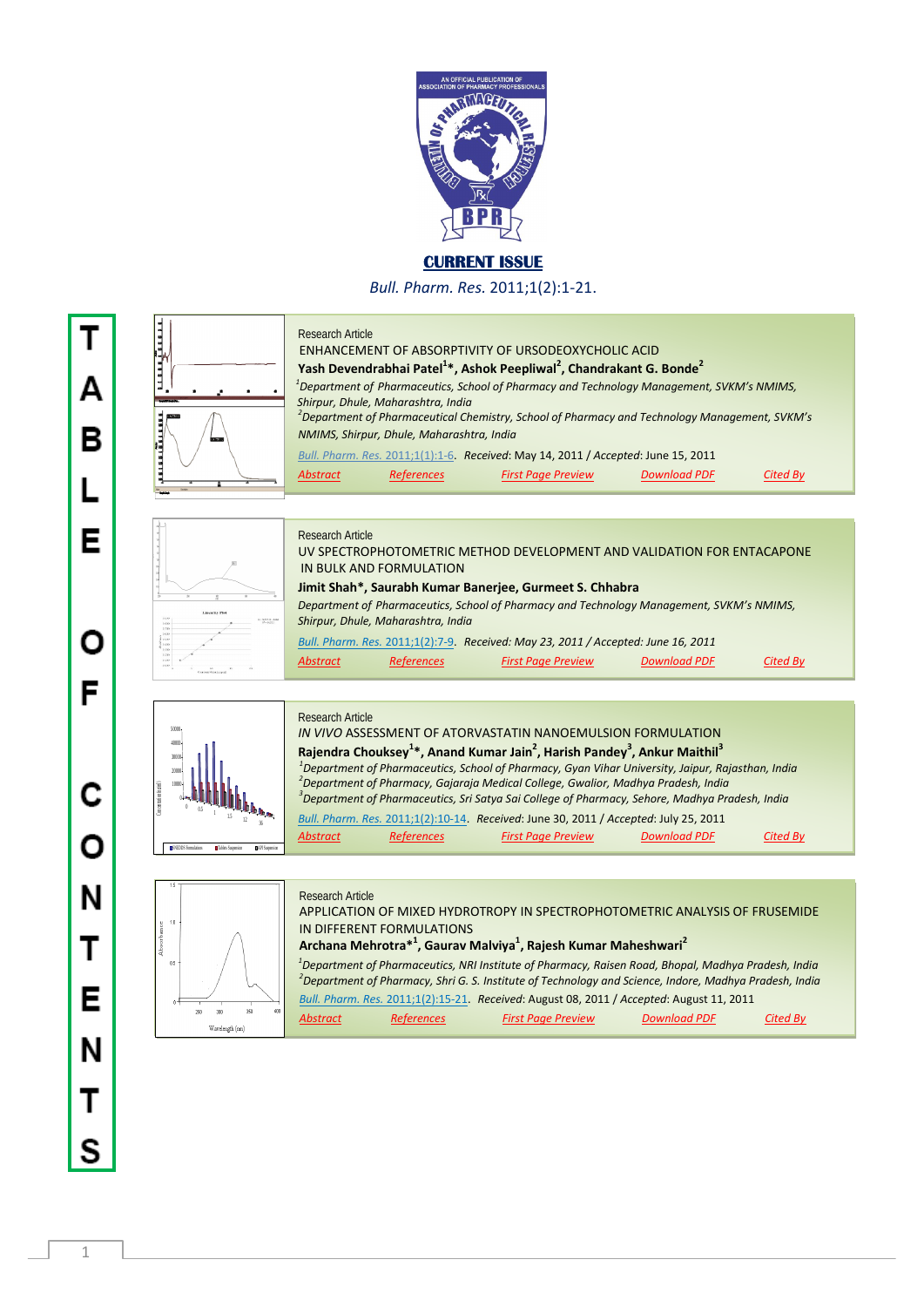

## **CURRENT ISSUE**

*Bull. Pharm. Res.* 2011;1(2):22-46.



## Research Article

Research Article

EVALUATION OF *ARGEMONE MEXICANA* FRUITS EXTRACT USING MICRONUCLEUS ASSAY IN MOUSE BONE MARROW CELLS **IZA** Rahi Ashish Jain<sup>1</sup>\*, R. C. Agarwal<sup>1</sup>, Anamika Pandey<sup>1</sup>, Roshan Jain<sup>2</sup> *1 Department of Pharmacology, Jawaharlal Nehru Cancer Hospital and Research Centre, Bhopal, Madhya Pradesh, India 2 Department of Pharmacognosy, Shri Ram Institute of Technology Pharmacy, Jabalpur, Madhya Pradesh, India Bull. Pharm. Res.* 2011;1(2):22-4. *Received*: August 09, 2011 / *Accepted*: August 17, 2011 *Abstract References First Page Preview Download PDF Cited By*



## *Department of Pharmacognosy, Bansal College of Pharmacy, Kokta, Bhopal, Madhya Pradesh, India*   *Bull. Pharm. Res.* 2011;1(2):25-32. *Received*: July 25, 2011 / *Accepted*: August 19, 2011 Research Article MICROSCOPIC STUDIES OF *TRIDEX PROCUMBENS* LINN.  **Priyanka Yadav\*, Satish Nayak** *Abstract References First Page Preview Download PDF Cited By*



| STRUCTURE BASED RATIONAL DRUG DESIGN OF SELECTIVE PHOSPHODIESTERASE-4                                                                               |
|-----------------------------------------------------------------------------------------------------------------------------------------------------|
| LIGANDS AS ANTI-INFLAMMATORY MOLECULES                                                                                                              |
| Vidushi Sharma <sup>1*</sup> , Sharad R. Wakode <sup>1</sup> , Viney Lather <sup>2</sup> , Rajani Mathur <sup>1</sup> , M.X. Fernandes <sup>2</sup> |
| <sup>1</sup> Department of Pharmaceutical Chemistry, Delhi Institute of Pharmaceutical Sciences and Research                                        |
| (DIPSAR), New Delhi, India                                                                                                                          |
| <sup>2</sup> Centro de Quimica da Madeira, Universidade da Madeira, Campus da Penteada, Funchal, Portugal                                           |
| Bull. Pharm. Res. 2011;1(2):33-40. Received: June 01, 2011 / Accepted: August 20, 2011                                                              |
|                                                                                                                                                     |

*Abstract References First Page Preview Download PDF Cited By*



| <b>BF1</b>                               | RESEART ANIME                                                                                                  |
|------------------------------------------|----------------------------------------------------------------------------------------------------------------|
| <b>BF2</b><br>lars                       | FORMULATION AND EVALUATION OF GRANISETRON HYDROCHLORIDE ORODISPERSIBLE                                         |
| m FS<br>B <sub>6</sub>                   | <b>TABLETS</b>                                                                                                 |
| <b>BF7</b><br>l a ra                     | Sunita Dahiya <sup>1</sup> *, Sachin Asati <sup>2</sup> , Vivek Mallurwar <sup>2</sup>                         |
|                                          | <sup>1</sup> Department of Pharmaceutics, Bhopal Institute of Technology and Science - Pharmacy, Bhojpur Road, |
| E1                                       | Bhopal, Madhya Pradesh, India                                                                                  |
| E2<br>$\Box$ F3<br>$\Box$ F4<br>F5<br>E6 | $2R$ & D, Aristo Pharmaceuticals, Mandideep, Bhopal, Madhya Pradesh, India                                     |
|                                          | Bull. Pharm. Res. 2011;1(2):41-6. Received: July 10, 2011 / Accepted: August 23, 2011                          |
| $E$ <sup>T</sup><br>E                    | <b>Download PDF</b><br><b>References</b><br><b>First Page Preview</b><br><b>Abstract</b><br>Cited By           |
|                                          |                                                                                                                |